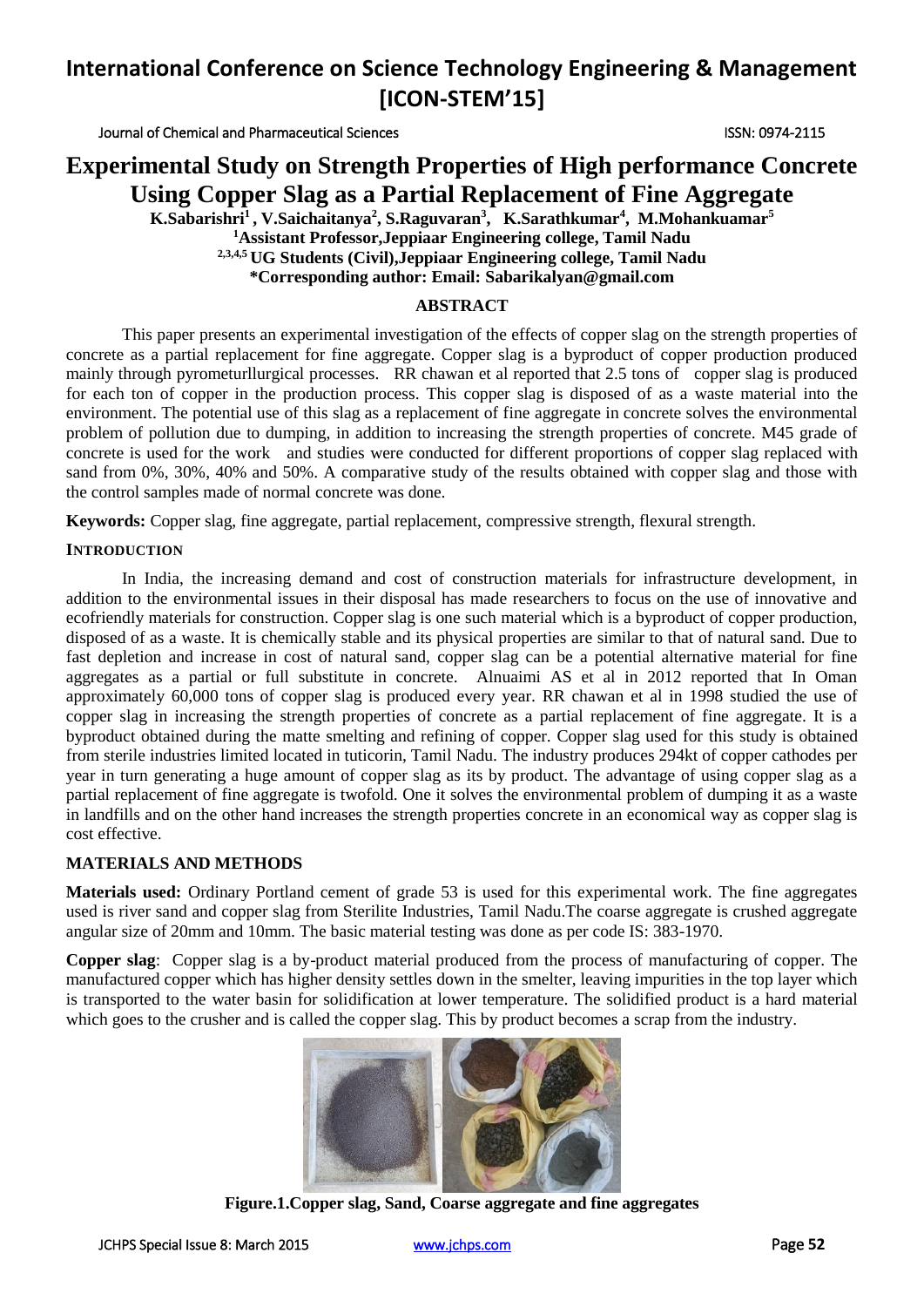Journal of Chemical and Pharmaceutical Sciences ISSN: 0974-2115

| <b>Table.I. Physical properties of the and coarse aggregates</b> |                     |             |                  |                  |  |  |
|------------------------------------------------------------------|---------------------|-------------|------------------|------------------|--|--|
| <b>Parameter</b>                                                 | <b>Natural sand</b> | Copper slag | Coarse aggregate |                  |  |  |
|                                                                  |                     |             | 10mm             | 20 <sub>mm</sub> |  |  |
| <b>Specific gravity</b>                                          | 2.66                | 3.55        | 2.71             | 2.78             |  |  |
| <b>Fineness modulus</b>                                          | 2.67                | 3.23        | 7.10             | 7.30             |  |  |
| Water absorption $(\% )$                                         |                     | 0.75        | 0.5              | 0.7              |  |  |
| Grading                                                          | Zone II             | Zone I      |                  |                  |  |  |

| Table.1. Physical properties of fine and coarse aggregates |  |  |  |  |  |
|------------------------------------------------------------|--|--|--|--|--|
|                                                            |  |  |  |  |  |

**Sieve analysis:** The Experimental work was started with a sieve analysis with IS specified sieves. The details of sieve analysis shown in table 2



 **Figure.2.Sieve Analysis**

#### **Table.2.Sieve analysis of fine and coarse aggregate and copper slag**

| <b>IS Sieve</b> | <b>Coarse Aggregate</b>                  |                  | <b>Fine Aggregate</b>           | <b>Copper Slag</b> |  |
|-----------------|------------------------------------------|------------------|---------------------------------|--------------------|--|
|                 | <b>Cumulative</b><br>percentage retained |                  | <b>Cumulative</b><br>percentage |                    |  |
|                 | 10 <sub>mm</sub>                         | 20 <sub>mm</sub> | retained                        |                    |  |
| 10              | 14.90                                    | 96.07            |                                 |                    |  |
| 4.75            | 92.555                                   | 99.17            | 3.5                             | 4.75               |  |
| 2.36            | 99.360                                   | 100              | 9.2                             | 10.3               |  |
| 1.18            | 100                                      | 100              | 26.2                            | 30.1               |  |
| 600             | 100                                      | 100              | 55.7                            | 50.65              |  |
| 300             | 100                                      | 100              | 83.9                            | 90.05              |  |
| 150             | 100                                      | 100              | 98.5                            | 98.15              |  |

**Mix Design**: The grade of concrete used in the present study is M45 grade and water cement ratio of 0.42 . Mix design of the concrete is carried as per the specific code IS 10262 – 2009.

**Table.3.Mix proportion for M 45 grade**

| THURSDAY HIS DEVICE TO THE TO ELMON |          |               |             |                         |        |  |
|-------------------------------------|----------|---------------|-------------|-------------------------|--------|--|
| <b>Content</b>                      | Water    | <b>Cement</b> | Sand $(Kg)$ | Coarse aggregate $(Kg)$ |        |  |
|                                     | (liters) | Kg)           |             | 20 <sub>mm</sub>        | 10mm   |  |
| Meter cube                          | 186      | 453.65        | 186         | 648.18                  | 421.24 |  |
| content                             |          |               |             |                         |        |  |
| Ingredient ratio                    | 0.42     |               | $\cdot$ 0   |                         | 2.3    |  |

**Sample preparation:** Concrete with different proportions of copper slag as a partial replacement of fine aggregate was prepared for investigating its effects in strength properties. The proportions of copper slag by weight of sand added to the concrete mixture is 0% (control mix), 30%,40% and 50%. The target strength of control mix was 45N/mm2 by 28 days (M45 grade) with a water cement ratio of 0.42

**Workability:** Slump test was conducted to determine the workability of concrete. The test results indicated that with increase in percentage of copper slag there is an increase in workability of concrete.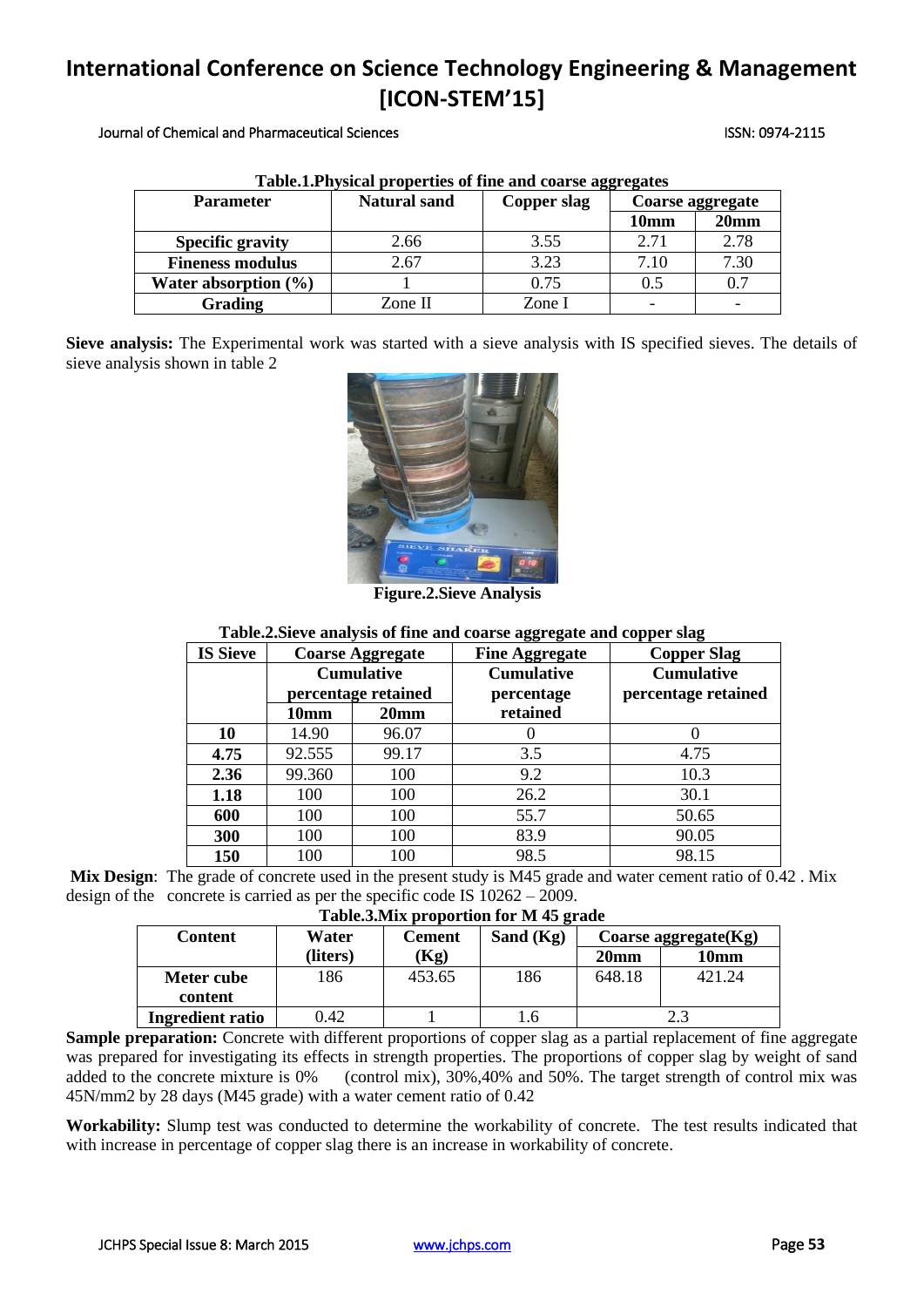#### Journal of Chemical and Pharmaceutical Sciences ISSN: 0974-2115



#### **Figure.3.Slump value for different mix proportions**

**Testing procedure:** The concrete cubes and beams of various proportions of copper slag were casted and cured in the laboratory to evaluate the properties of hardened concrete such as compressive strength and flexural strength. **Compressive strength test:** The compressive strength of concrete with various proportions of copper slag was tested in accordance with IS 516 "Methods of test for strength of concrete" in compression testing machine on a cube of 150×150×150mm. The compressive strength of concrete was tested for 3, 7 and 28 days.

**Flexural strength test:** The flexural strength of concrete was tested for various proportions of copper slag in concrete were tested in flexural testing machine on a beam of 500×100×100mm. The flexural strength was tested for 3, 7, and 28 days.





**Figure.4.Compression test on concrete cube**

**Figure.5.Flexural test on concrete beam**

#### **RESULTS AND DISCUSSION Compressive strength**: A target compressive strength was used for the investigation as indicated earlier. The table 4 shows the average compressive strength of the control mix and concrete mix with 30%, 40% and 50% copper slag.

| Table.4. Compressive strength test results |                                                 |                              |       |       |  |  |  |
|--------------------------------------------|-------------------------------------------------|------------------------------|-------|-------|--|--|--|
| Mix                                        | Compressive strength of concrete cube $(N/mm2)$ |                              |       |       |  |  |  |
|                                            | 3 Days                                          | 28 Days<br>14 Days<br>7 Days |       |       |  |  |  |
| <b>Normal M45</b>                          | 37.11                                           | 41.22                        | 43.25 | 50    |  |  |  |
| <b>CS 30%</b>                              | 38.66                                           | 42.88                        | 44.44 | 50.54 |  |  |  |
| <b>CS 40%</b>                              | 39.55                                           | 43.33                        | 45.6  | 56.3  |  |  |  |
| <b>CS 50%</b>                              | 37.11                                           | 40                           | 43.3  | 45.13 |  |  |  |

| Table.4. Compressive strength test results |  |  |
|--------------------------------------------|--|--|
|--------------------------------------------|--|--|

From the test results it can be seen that, the compressive strength of concrete with 30%, 40% copper slag is clearly high than control mix. But decreases with 50 % replacement. Though the target strength of the control mix is obtained, the objective of increased strength is not fulfilled.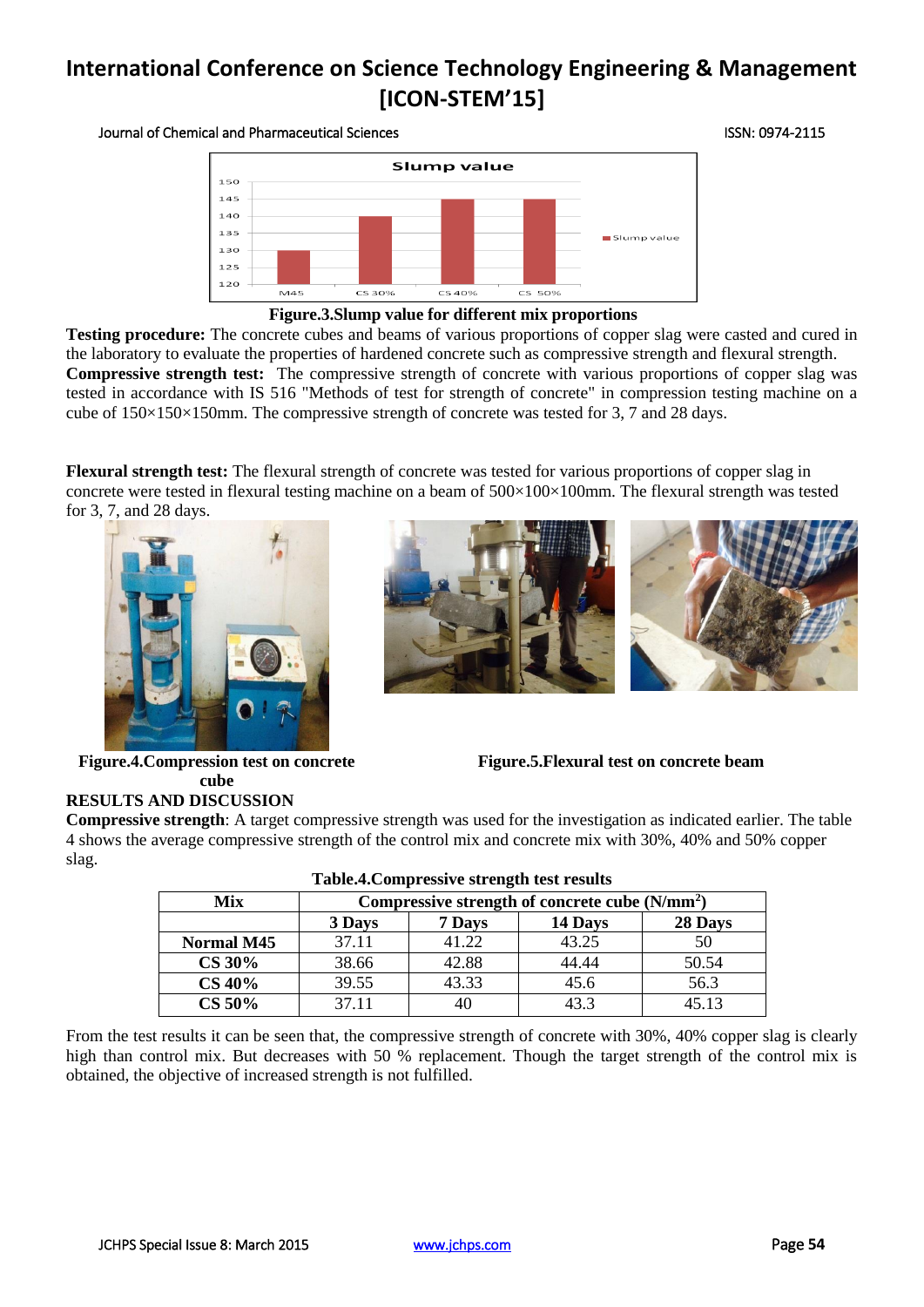Journal of Chemical and Pharmaceutical Sciences ISSN: 0974-2115



**Figure.6.Compressive strength variation of different mix proportions**

**Flexural strength:** Table 5 shows the flexural strength of control mix and concrete mix with 30%, 40% and 50% copper slag.

| Mix               | <b>Flexural strength of concrete (Mpa)</b> |         |         |  |
|-------------------|--------------------------------------------|---------|---------|--|
|                   | 3 Days                                     | 14 Days | 28 Days |  |
| <b>Normal M45</b> | 3.75                                       |         | 5.8     |  |
| <b>CS 30%</b>     | 3.9                                        | 4.56    | 6.12    |  |
| <b>CS 40%</b>     | 3.93                                       | 4.62    | 6.11    |  |
| <b>CS 50%</b>     | 3.89                                       | 1 98    | 6.58    |  |

#### **Table.5.Flexural strength test results**

From the test results it is seen that there is an increase in flexural strength of the all the specimens.



**Figure.7.Flexural strength variation different mix proportions**

### **CONCLUSIONS**

Based on the investigations the following can be concluded.

1. The workability of concrete increases with increase in replacement of copper slag.

2. The 28 days compressive strength of concrete mix increases up to 40% of replacement of copper slag and decreases for

50 % replacement of copper slag with fine aggregate.

3. The flexural strength is more for all the proportions of concrete mix and this may be due to toughness of copper slag.

4. The optimum amount of replacement of copper slag for fine aggregate in high performance concrete is 30- 40%.

5. Copper slag is readily available from copper industries and is economical to be used as a replacement for fine aggregate when compared to certain other materials.

6. Copper slag which goes as a scrap from copper industry can be used in an effective to improve strength properties of concrete and it also reduces the cost dumping it in landfills.